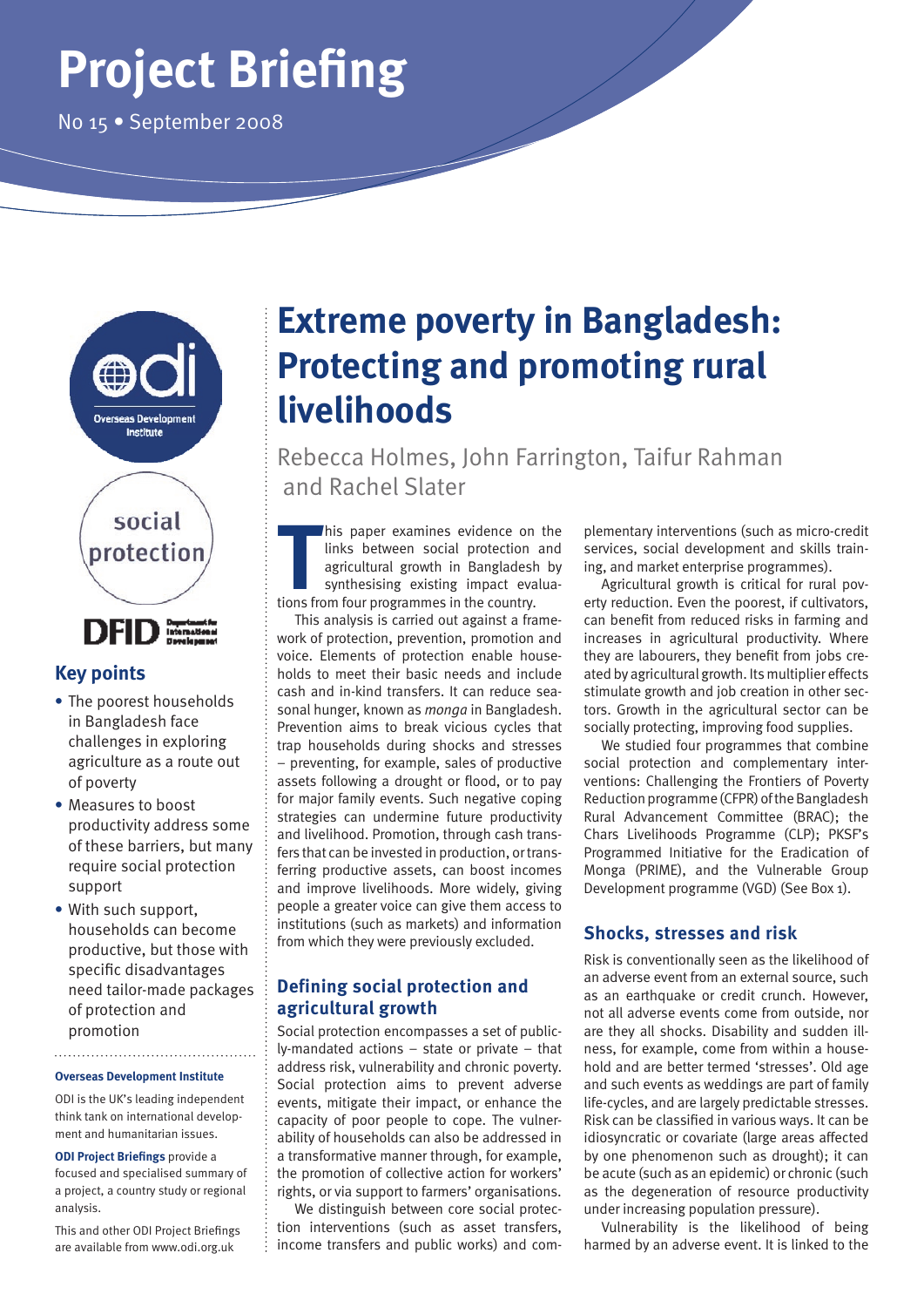#### **Box 1: Four programmes**

**The BRAC programme:** Challenging the Frontiers of Poverty Reduction (CFPR) transfers productive assets worth 8,000 to 13,000 Taka to the poorest households in northern Bangladesh. It provides intensive training and support in managing these assets and a daily stipend until income is generated from the assets (approximately 300 Taka per month). Other support includes subsidised health and legal services; the provision of water and sanitation; and the development of supportive community networks via Village Poverty Reduction Committees.

**The Chars Livelihoods Programme** (CLP) provides the poorest households in the island Chars (low lying flood- and erosion-prone areas in northern Bangladesh) with income generating assets (worth approximately 13,000 Taka). It provides livelihoods intervention support including a monthly stipend for 18 months (worth approximately 300 Taka per month); infrastructure development; social development training; seasonal cash-for-work and safety nets; and promotes enterprise to facilitate growth in agricultural and non-farm sectors.

**The Vulnerable Group Development programme** (VGD) is a national programme that integrates food security and nutrition for poor households in food insecure areas into development and income generating activities. The programme transfers monthly food rations for two years and a package of services that includes life skills and income generating skills training (Ahmed et al., 2007). The programme also links beneficiaries to micro-credit service providers.

**The Programmed Initiatives for Monga Eradication (PRIME)** is implemented by PKSF (Palli Karma-Sahayak Foundation) a micro-finance institution, in northern Bangladesh. It provides cash-for-work employment opportunities for one monga season; emergency credit for households slightly higher up the income ladder; consumption loans; remittance services; and specially designed flexible credit support throughout the year. It also builds and enhances beneficiaries' coping capacity, skills and resources for the future (Kabir and Haque, 2007).

> capacity of individuals or households to prevent, mitigate or cope with such events, and is often high among households headed by females, children or the elderly, and/or that have high dependency ratios. Vulnerability is also influenced by location, the ownership of assets, and access to resources that are not individually owned. Shocks and stresses in Bangladesh are commonly classified as:

- **•** Physical: often in areas prone to natural disasters such as floods or cyclones;
- **•** Economic: caused by such factors as indebtedness and low or unreliable income. Seasonality of income adds to vulnerability, because it can lead to indebtedness and household instability (e.g. migration);
- **•** Social: linked to, for example, gender inequality and lack of social capital and/or networks.

### **Poverty and social protection in Bangladesh**

Recent economic growth in Bangladesh has not led to a major fall in poverty, least of all in rural areas. Around 40% of people live in poverty, with 25% of those classified by government as 'extreme poor' and rarely able to take advantage of the productive opportunities emerging from economic growth.

A number of social protection interventions from the government and NGOs provide safety nets for the poorest households. These provide either long-term assistance to those unable to work (such as the elderly receiving pensions), or a 'step' for poor households to overcome the initial barriers to productive activities (e.g. the Vulnerable Group Development programme).

#### **Limitations to livelihood enhancement through agriculture**

Because of their vulnerability to various risks, the poorest in Bangladesh face limitations in exploring the potential of agriculture to enhance their livelihoods. These are: 1) actual and perceived risk to investing in new, possibly more remunerative, agricultural technologies and activities; 2) vulnerability to shocks and stresses and limited ability to mitigate or cope with these; 3) lack of access to capital and labour supply; and 4) limited access to information and voice to address exclusion. Social protection can ease these constraints through protection, prevention, promotion and voice and the instruments to reach these objectives often overlap.

#### **Questions and evidence**

Using the protection, prevention, promotion and voice framework, we examine the impact of the programmes on the constraints faced by poor households in enhancing their livelihoods. We examine the links between social protection and growth at the household and market levels, asking the following questions. At household level, do the programmes: 1) reduce risk by protecting assets and household consumption/income; 2) prevent distress sales of assets and other negative coping strategies; 3) promote investment in livelihoods and productive assets; and 4) increase voice and access to information? At market level, can programmes: 1) increase demand for locally produced food; 2) reduce the need to engage in volatile labour markets; and 3) improve access to better wage labour?

Answers are available to most of our questions at household level (See Table 1). At market level however, a second phase of work is underway.

Reducing risk through the transfer of assets. Transferring assets to households may increase household risk as a result of asset ownership. In one programme, many goats and sheep died from disease. In another, crops failed. However, if assets are coupled with supporting interventions to reduce risk (such as vaccinations and skills training) households can build asset bases and diversify income sources. This means they are better placed to reduce risks, and to attempt more remunerative activities. CFPR finds that the new sources of income are not yet enough to displace the usual sources of income, but there is evidence that households are diversifying their activities (Rabbani et al., 2006).

Obtaining credit is potentially risky, and unpopular among the extreme poor. Households that use micro-credit tend to have certain characteristics, such as above average social and human capital,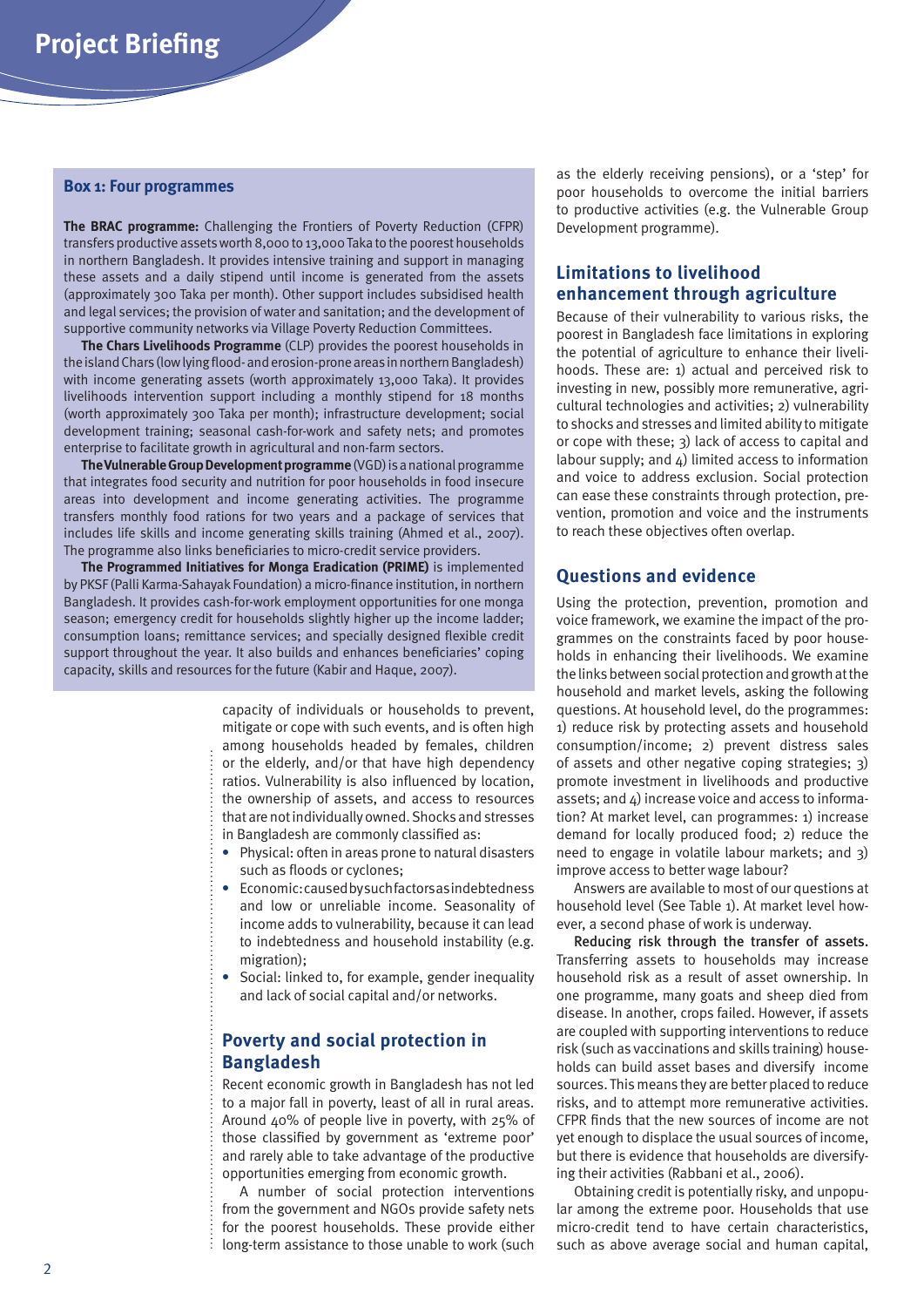and major assets before joining the programme. Having a second income, particularly from a male earner, is a key characteristic.

Increasing resilience to shocks and stresses. Domestic and productive environments are intimately linked, and household resilience to shocks and stresses needs enhancing in both at the same time. Preventing negative coping strategies can help households keep their productive assets. Evidence from CLP shows that a seasonal safety net such as cash-for-work during monga reduces negative coping strategies. For example, households employed

#### **Table 1: Social protection impacts on agricultural growth**

| <b>Programme approaches</b>                                            | 1. Reducing risk                                                                                                                                                      | 2. Increasing resilience to<br>shocks and stresses                                                                                          | 3. Overcoming capital and labour<br><b>constraints</b>                                                                                                             | 4. Improving access to<br>information and overcoming<br>exclusion                           |
|------------------------------------------------------------------------|-----------------------------------------------------------------------------------------------------------------------------------------------------------------------|---------------------------------------------------------------------------------------------------------------------------------------------|--------------------------------------------------------------------------------------------------------------------------------------------------------------------|---------------------------------------------------------------------------------------------|
| <b>CORE SOCIAL PROTECTION INTERVENTIONS</b>                            |                                                                                                                                                                       |                                                                                                                                             |                                                                                                                                                                    |                                                                                             |
| <b>Protection measures</b>                                             |                                                                                                                                                                       |                                                                                                                                             |                                                                                                                                                                    |                                                                                             |
| Food transfers                                                         | Provides immediate<br>consumption                                                                                                                                     | Protects income and<br>consumption                                                                                                          | Frees up women's time to earn<br>income; sustains / improves<br>household food consumption and<br>intra-household equality in food<br>allocation                   |                                                                                             |
| Stipends                                                               | Provides immediate<br>consumption - household can<br>cover immediate consumption<br>needs and expenditure for<br>assets                                               | Protects income and<br>consumption and protects<br>assets                                                                                   | Frees up women's time to earn<br>income; sustain / improve<br>household food consumption;                                                                          | Intra-household decision-making<br>unclear (women's control over<br>income and expenditure) |
| Village Committees                                                     | Aims to protect members'<br>productive assets                                                                                                                         |                                                                                                                                             |                                                                                                                                                                    | Build social capital and social<br>inclusion                                                |
| <b>Prevention measures</b>                                             |                                                                                                                                                                       |                                                                                                                                             |                                                                                                                                                                    |                                                                                             |
| Cash-for-work in monga                                                 | Household can rely on secure<br>income for that season,<br>reducing the need to sell<br>labour in advance, take loans<br>or migrate                                   | Reduces need for negative<br>coping strategies that erode<br>livelihood capacities                                                          | Protects asset base                                                                                                                                                |                                                                                             |
| Free health                                                            |                                                                                                                                                                       | Reduces expenditure on health<br>emergencies and other negative<br>strategies that may be used to<br>cope with costs                        | Improves labour productivity                                                                                                                                       | Overcomes exclusion from<br>services                                                        |
| Plinth raising (to provide<br>physical protection<br>against flooding) | Secures homestead and<br>assets; provides employment<br>during monga                                                                                                  | Secures homestead and assets                                                                                                                |                                                                                                                                                                    |                                                                                             |
| <b>Promotion measures</b>                                              |                                                                                                                                                                       |                                                                                                                                             |                                                                                                                                                                    |                                                                                             |
| Asset transfer                                                         | Risk may increase due to<br>ownership of certain assets but<br>also enables household to risk<br>more remunerative activities<br>and spread risk across<br>activities | Builds asset base and<br>livelihoods improving household<br>resilience and reducing number<br>and severity of negative coping<br>strategies | Women self-employment through<br>income generating activities<br>(IGAs); multiplier effects of<br>transfer; re-investment in other<br>IGAs; priorities to buy land | Increased social status and<br>social capital                                               |
| Savings                                                                | May help to spread risk                                                                                                                                               | Informal savings may be<br>used more for dealing with<br>emergencies                                                                        | Savings used to invest in IGAs and<br>running costs of asset transfers                                                                                             |                                                                                             |
| <b>COMPLEMENTARY PROGRAMME COMPONENTS</b>                              |                                                                                                                                                                       |                                                                                                                                             |                                                                                                                                                                    |                                                                                             |
| Social development                                                     |                                                                                                                                                                       |                                                                                                                                             | Improved health and nutrition                                                                                                                                      | Improved knowledge of rights etc.                                                           |
| <b>IGA</b> training                                                    | Enable understanding of risk<br>and how to deal with it                                                                                                               |                                                                                                                                             | Improved knowledge on<br>productive IGAs and how to build<br>asset base                                                                                            | Improved knowledge and<br>information on IGAs and markets                                   |
| Access to credit                                                       | Risk may increase if household<br>cannot pay back loans, but also<br>enables household to risk more<br>remunerative activities and<br>spread risk across activities   | Provides buffer/coping strategy                                                                                                             | Enables purchase of capital such<br>as assets, inputs, leasing of land                                                                                             | Previously excluded household<br>now able to access financial<br>services                   |
| Market enterprise                                                      | Protects assets (e.g.<br>vaccination services)                                                                                                                        |                                                                                                                                             | Facilitates productive asset base and<br>better remuneration for products                                                                                          | Institutional/programme support<br>in inputs and outputs markets                            |